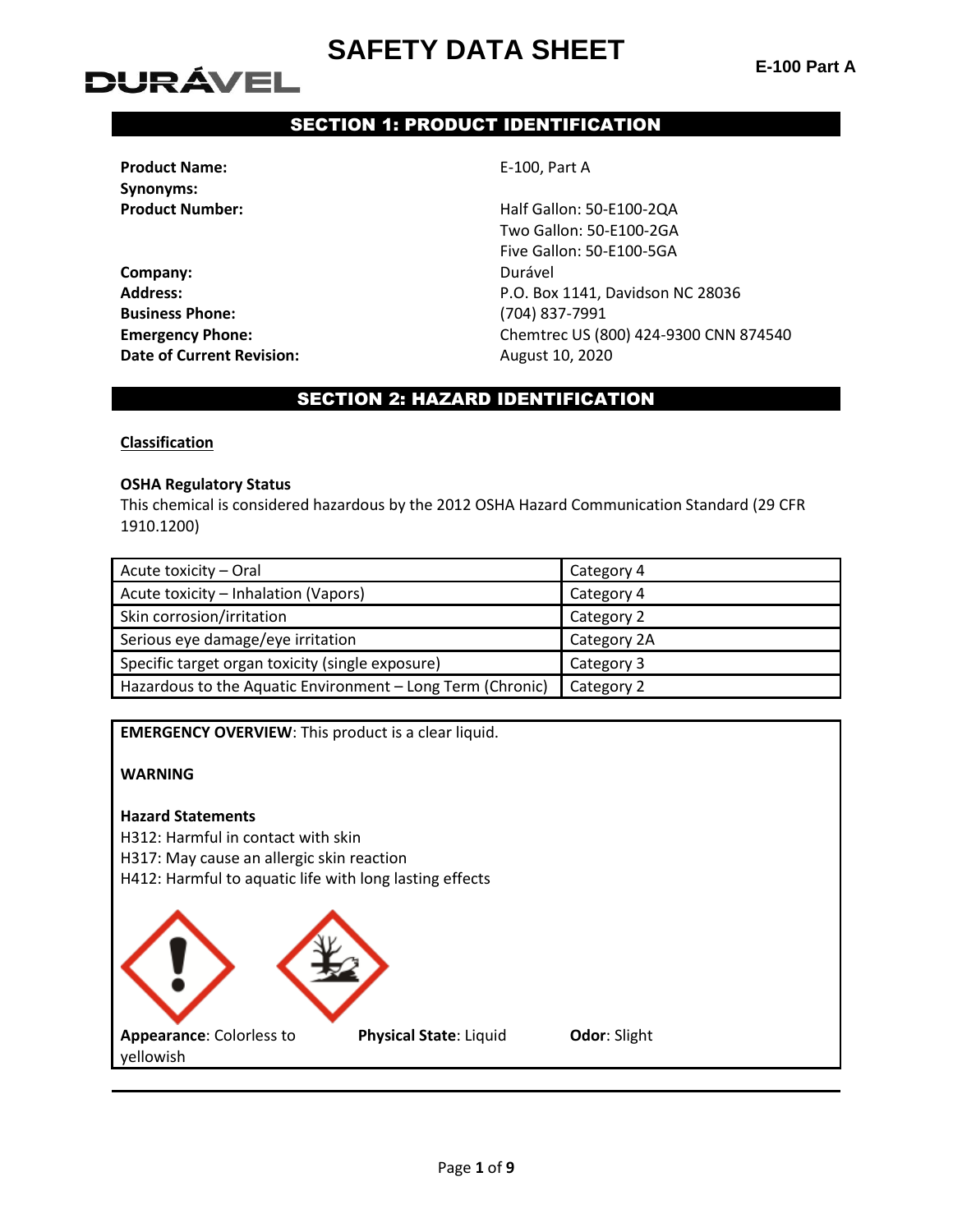# DURÁVEL

### **Precautionary Statements – Prevention**

P264: Wash hands thoroughly after handling P270: Do not eat, drink or smoke when using this product P271: Use only in well ventilated area. P273: Avoid release to the environment P280: Wear protective gloves/protective clothing/eye protection/face protection P337+P313: If eye irritation persists: Get medical advice/attention. P370+P378: In case of fire: Use for extinction: CO2, powder or water spray. P302+P352: IF ON SKIN: Wash with plenty of soap and water. P391: Collect spillage. P403+P235: Store in a well-ventilated place. Keep cool. P501: Dispose of contents/container in accordance with local/regional/national/international regulations

### **Other Hazards**

PBT: Not applicable vPvB: Not applicable

# SECTION 3: COMPOSITION AND INFORMATION ON INGREDIENTS

### **Substance**

| <b>Chemical Name</b>                     | CAS No.    | Weight - % | <b>Trade Secret</b> |
|------------------------------------------|------------|------------|---------------------|
| 4,4'-Isopropylidenediphenol-             | 25068-38-6 | $60 - 100$ | $\ast$              |
| Epichlorohydrin Copolymer                |            |            |                     |
| 2,2'-[(2,2-Dimethyl-1,3-                 | 17557-23-2 | $10 - 30$  | $\ast$              |
| propanediyl)bis(oxymethylene)]bisoxirane |            |            |                     |
| Nonylphenol                              | 25154-52-3 | 1 - 15     | $\ast$              |

\*The exact percentage (concentration) of composition has been withheld as a trade secret.

**Additional information**: Balance of other ingredients are non-hazardous or less than 1% in concentration (or 0.1% for carcinogens, reproductive toxins, or respiratory sensitizers).

# SECTION 4: FIRST-AID MEASURES

### **Description of First Aid Measures**

| <b>General Advice</b> | Move out of the dangerous area. Consult a physician. Provide this<br>Safety Data Sheet to the doctor in attendance.                                                                              |
|-----------------------|--------------------------------------------------------------------------------------------------------------------------------------------------------------------------------------------------|
| <b>Eye Contact</b>    | IF IN EYES: Rinse cautiously with water for several minutes. Remove<br>contact lenses, if present and easy to do. Continue rinsing. If eye<br>irritation persists: Get medical advice/attention. |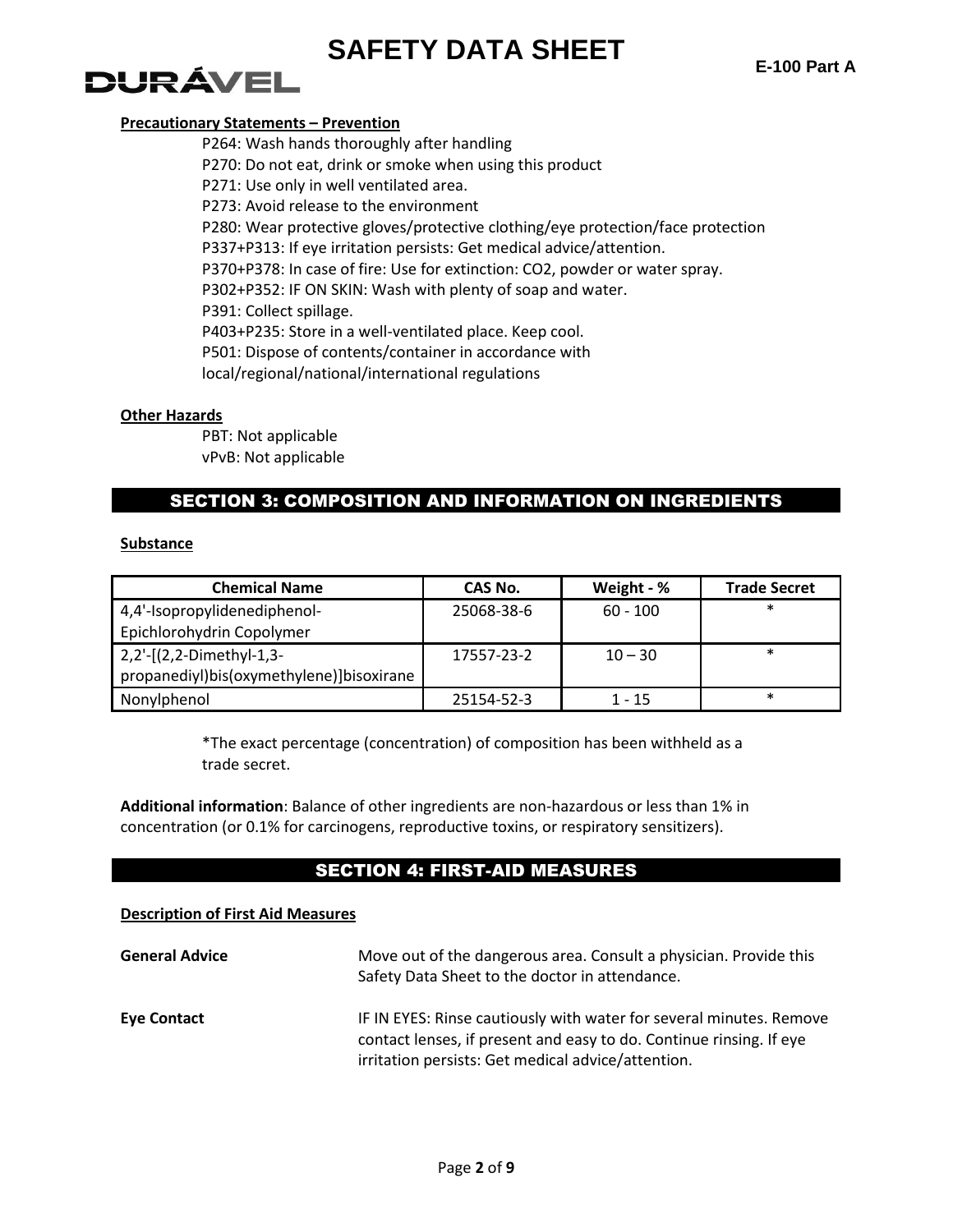**E-100 Part A**

| <b>Skin Contact</b>                                                                                  | IF ON SKIN (or hair): Remove/Take off immediately all<br>contaminated clothing. Rinse skin with water/shower. Wash off<br>immediately with soap and plenty of water. If skin irritation<br>persists, call a physician.                                                                                                                                                                                                                |  |  |
|------------------------------------------------------------------------------------------------------|---------------------------------------------------------------------------------------------------------------------------------------------------------------------------------------------------------------------------------------------------------------------------------------------------------------------------------------------------------------------------------------------------------------------------------------|--|--|
| <b>Inhalation</b>                                                                                    | IF INHALED: Remove victim to fresh air and keep at rest in a<br>position comfortable for breathing. If breathing is irregular or<br>stopped, administer artificial respiration. If symptoms persist, call a<br>physician.                                                                                                                                                                                                             |  |  |
| Ingestion                                                                                            | IF SWALLOWED: If product is swallowed, call physician or poison<br>control center for most current information. If professional advice is<br>not available, do not induce vomiting. Never induce vomiting or<br>give diluents (milk or water) to someone who is unconscious,<br>having convulsions, or who cannot swallow. Seek medical advice.<br>Take a copy of the label and/or SDS with the victim to the health<br>professional. |  |  |
| Most important symptoms and effects, both acute and delayed                                          |                                                                                                                                                                                                                                                                                                                                                                                                                                       |  |  |
| <b>Symptoms</b>                                                                                      | Acute: This material may cause irritation to skin and eyes. Product<br>may cause an allergic skin reaction. Chronic: Prolonged or repeated<br>skin contact may cause allergic skin reaction or dermatitis.<br><b>Target Organs:</b><br>Acute: Eye, Skin<br><b>Chronic: Skin</b><br>Hazards: Pre-existing skin or eye problems may be aggravated by<br>exposure to this product.                                                       |  |  |
| Indication of any immediate medical attention and special treatment needed                           |                                                                                                                                                                                                                                                                                                                                                                                                                                       |  |  |
| <b>Note to Physicians</b>                                                                            | Treat symptomatically. For additional information, see Safety Data<br>Sheet.                                                                                                                                                                                                                                                                                                                                                          |  |  |
|                                                                                                      | <b>SECTION 5: FIRE-FIGHTING MEASURES</b>                                                                                                                                                                                                                                                                                                                                                                                              |  |  |
| <b>Suitable Extinguishing Media</b><br>Dry Chemical, Alcohol Resistant Foam, Halon or Carbon Dioxide |                                                                                                                                                                                                                                                                                                                                                                                                                                       |  |  |
| Unsuitable extinguishing media                                                                       | CAUTION: Use of water spray when<br>fighting fire may be inefficient.                                                                                                                                                                                                                                                                                                                                                                 |  |  |

# **Specific hazards arising from the chemical**

**DURÁVEL** 

In a fire or if heated a pressure increase may occur and the container may burst.

### Hazardous combustion products Carbon dioxide (CO2). Carbon

monoxide.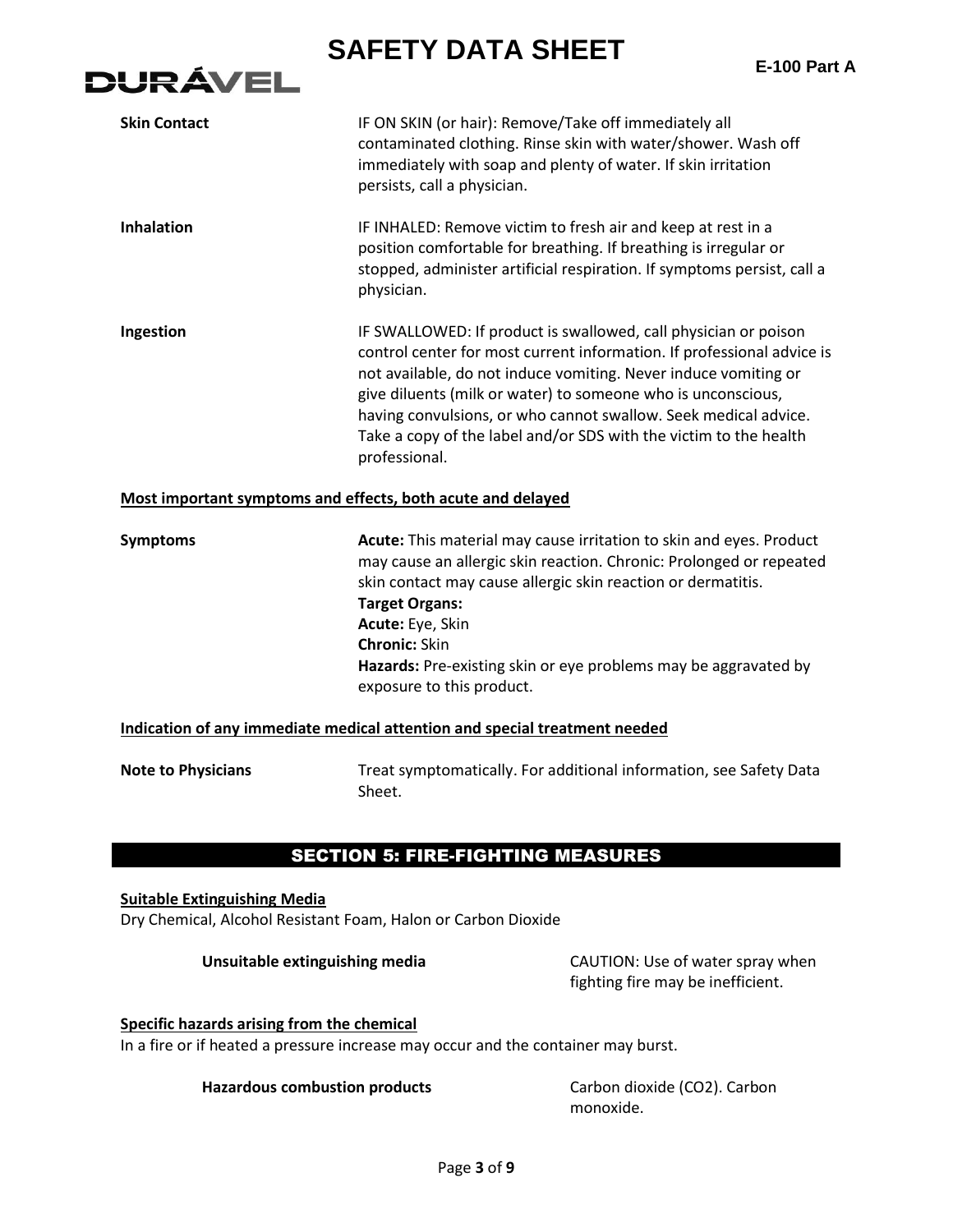# DURÁVEL

**Explosion Data Sensitivity to Mechanical Impact Not available Sensitivity to Static Discharge May be ignited by friction, heat, heat, heat, heat, heat, heat, heat, heat, heat, heat, heat, heat, heat, heat, heat, heat, heat, heat, heat, heat, heat, heat, heat, heat, heat, heat, heat,** 

sparks or flames.

### **Protective equipment and precautions for firefighters**

Incipient fire responders should wear eye protection. Structural firefighters must wear Self-Contained Breathing Apparatus and full protective equipment. Isolate materials not yet involved in the fire and protect personnel. Move containers from fire area if this can be done without risk; otherwise, cool with carefully applied water spray. If possible, prevent runoff water from entering storm drains, bodies of water, or other environmentally sensitive areas.

# SECTION 6: ACCIDENTAL RELEASE MEASURES

| Personal precautions, protective equipment and emergency procedures |  |  |  |  |
|---------------------------------------------------------------------|--|--|--|--|
|---------------------------------------------------------------------|--|--|--|--|

| <b>Personal Precautions</b>                          | Use personal protective equipment as required. P261 - Avoid<br>breathing dust/fume/gas/mist/vapors/spray. Ensure adequate<br>ventilation, especially in confined areas. Avoid contact with eyes<br>and skin. Wear protective gloves/protective clothing and eye/face<br>protection. |  |  |  |
|------------------------------------------------------|-------------------------------------------------------------------------------------------------------------------------------------------------------------------------------------------------------------------------------------------------------------------------------------|--|--|--|
| <b>Environmental Precautions</b>                     |                                                                                                                                                                                                                                                                                     |  |  |  |
| <b>Environmental precautions</b>                     | Prevent further leakage or spillage if safe to do so. Do not allow<br>product to enter any drains or waterways.                                                                                                                                                                     |  |  |  |
| Methods and material for containment and cleaning up |                                                                                                                                                                                                                                                                                     |  |  |  |
| <b>Methods for containment</b>                       | Prevent further leakage or spillage if safe to do so. Dike to collect<br>large liquid spills.                                                                                                                                                                                       |  |  |  |
| <b>Methods for cleaning up</b>                       | Use a non-combustible material like vermiculite or sand to soak up<br>the product and place into a container for later disposal. Use clean<br>non-sparking tools to collect absorbed material. Dispose according<br>to local regulations.                                           |  |  |  |

# SECTION 7: HANDLING AND STORAGE

### **Precautions for safe handling**

Advice for safe handling **As with all chemicals, avoid getting this product ON YOU or IN YOU.** Wash thoroughly after handling this product. Do not eat, drink, smoke, or apply cosmetics while handling this product. Avoid breathing vapors/mists generated by this product. Use in a wellventilated location. Remove contaminated clothing immediately.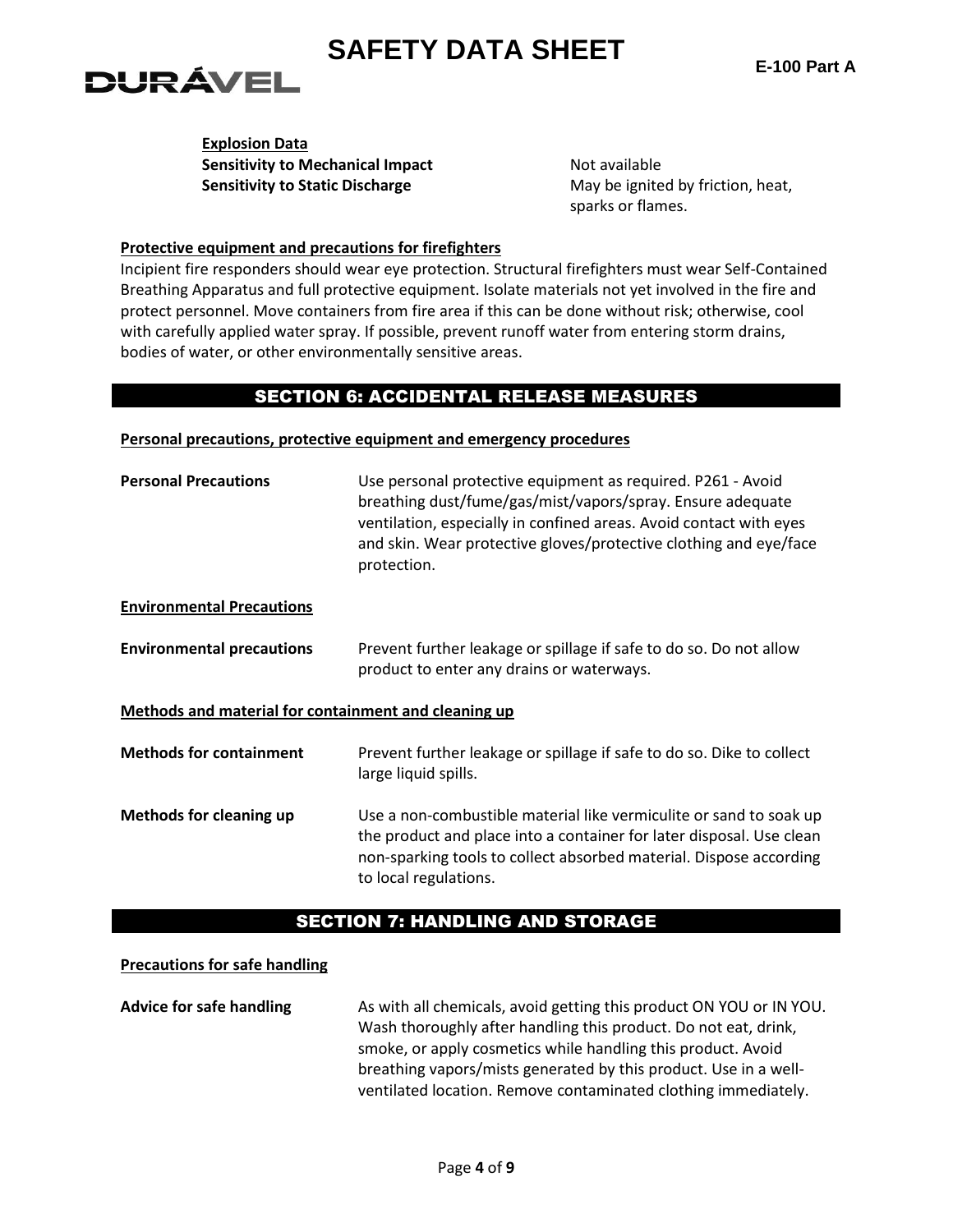#### **Conditions for safe storage, including any incompatibilities**

| <b>Storage Conditions</b>     | Keep container tightly closed in a dry and well-ventilated place.<br>Containers which are opened must be carefully resealed and kept<br>upright to prevent leakage. Keep away from heat. Keep from<br>freezing. Store product above 50 degrees F/10 degrees C and below<br>95 degrees F/35 degrees C. |
|-------------------------------|-------------------------------------------------------------------------------------------------------------------------------------------------------------------------------------------------------------------------------------------------------------------------------------------------------|
| <b>Incompatible Materials</b> | Keep away from strong oxidizing agents, strong alkalis, and strong<br>acids.                                                                                                                                                                                                                          |

### SECTION 8: EXPOSURE CONTROLS – PERSONAL PROTECTION

#### **Additional information about design of technical facilities:**

Use with adequate ventilation to ensure exposure levels are maintained below the limits provided above. Use local exhaust ventilation to control airborne vapor. Ensure eyewash/safety shower stations are available near areas where this product is used.

#### **Control Parameters**

**DURÁVEL** 

#### **Ingredients with limit values that require monitoring at the workplace:**

Currently, International exposure limits are not established for the components of this product. Please check with competent authority in each country for the most recent limits in place.

#### **Exposure Controls**

#### **Personal protective equipment:**

#### **General protective and hygienic measures:**

The following information on appropriate Personal Protective Equipment is provided to assist employers in complying with OSHA regulations found in 29 CFR Subpart I (beginning at 1910.132) or equivalent standard of Canada, or standards of EU member states (including EN 149 for respiratory PPE, and EN 166 for face/eye protection), and those of Japan. Please reference applicable regulations and standards for relevant details.

#### **Respiratory Protection:**

Maintain airborne contaminant concentrations below guidelines listed above, if applicable. If necessary, use only respiratory protection authorized in the U.S. Federal OSHA Respiratory Protection Standard (29 CFR 1910.134), equivalent U.S. State standards, Canadian CSA Standard Z94.4-93, the European Standard EN149, or EU member states.

# SECTION 9: PHYSICAL AND CHEMICAL PROPERTIES

#### **Information on basic physical and chemical properties**

**Appearance** Colorless to

yellowish

**Physical State** Liquid **Odor** Slight

**Odor Threshold** No data available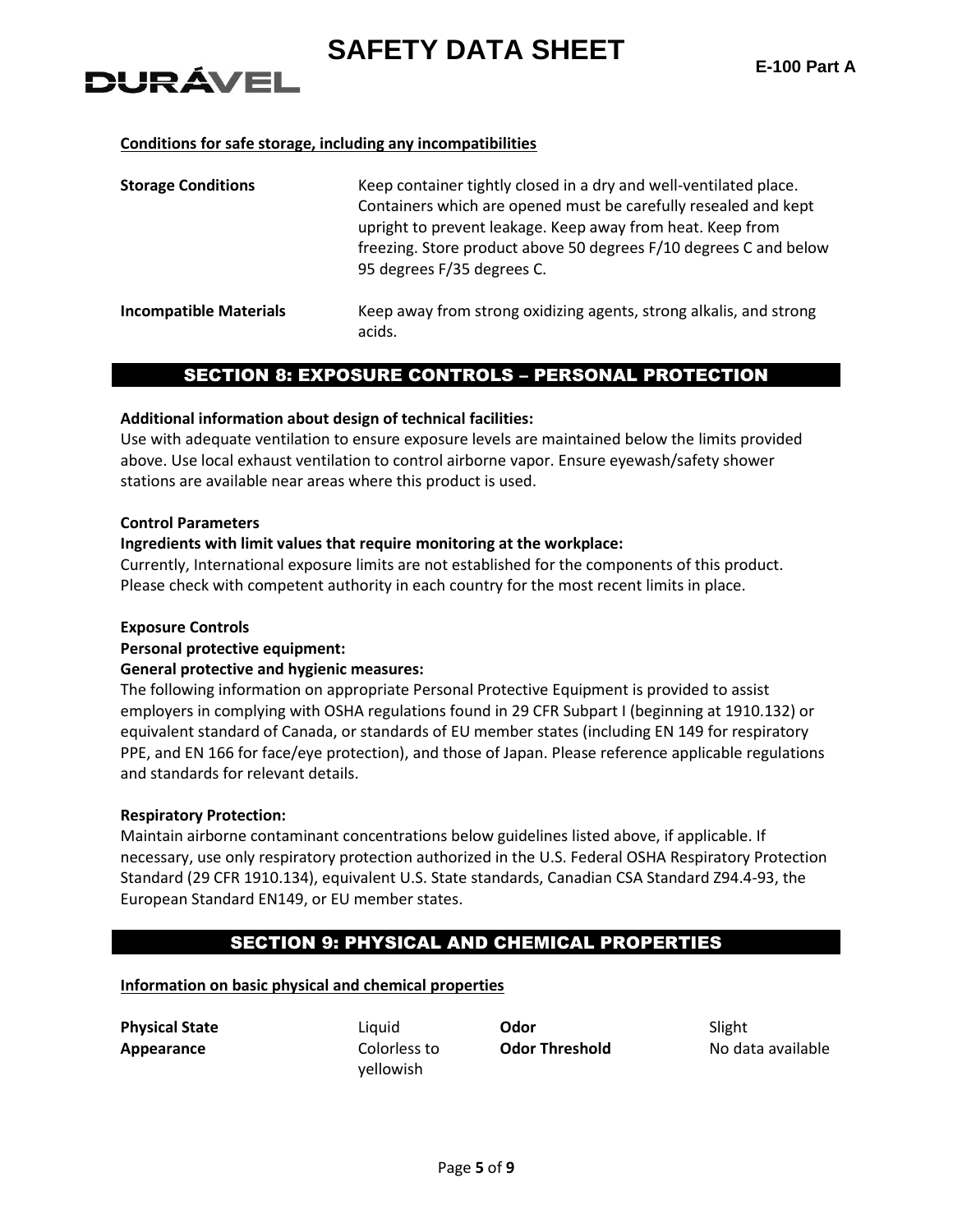# **DURÁVEL**

**Color** Transparent Liquid – May have slight color due to performance additives

| Property                            | <b>Values</b><br>Not Relevant | <b>Remarks/Method</b> |
|-------------------------------------|-------------------------------|-----------------------|
| рH                                  |                               |                       |
| <b>Melting point/freezing point</b> | Not Applicable /              |                       |
|                                     | $32^\circ$ F                  |                       |
| <b>Boiling point/Boiling range</b>  | Not Applicable                |                       |
| <b>Flash point</b>                  | 230°F                         | CC (closed cup)       |
| <b>Evaporation rate</b>             | Not Available                 |                       |
| <b>Flammability (solid, gas)</b>    | <b>Not Relevant</b>           |                       |
| <b>Flammability Limit in Air</b>    |                               |                       |
| <b>Upper flammability limit:</b>    | Not Applicable                |                       |
| Lower flammability limit:           | Not Applicable                |                       |
| Vapor pressure                      | Not Applicable                |                       |
| <b>Vapor density</b>                | <b>Not Available</b>          |                       |
| <b>Relative density</b>             | 1.11 @ 70°F                   |                       |
| <b>Water solubility</b>             | Insoluble in water            |                       |
| Solubility in other solvents        | <b>Not Available</b>          |                       |
| <b>Partition coefficient</b>        | <b>Not Available</b>          |                       |
| <b>Autoignition temperature</b>     | Not Available                 |                       |
| <b>Decomposition temperature</b>    | Not Available                 |                       |
| <b>Kinematic viscosity</b>          | Not Available                 |                       |
| <b>Dynamic viscosity</b>            | Not Available                 |                       |
| <b>Explosive properties</b>         | <b>Not Available</b>          |                       |
| <b>Oxidizing properties</b>         | <b>Not Available</b>          |                       |
|                                     |                               |                       |
| <b>Other Information</b>            |                               |                       |
| Softening point                     | Not Relevant                  |                       |
| Molecular weight                    | Not Available                 |                       |
| <b>VOC Content (%)</b>              | < 50 g/L (Mixed               |                       |
|                                     | A&B                           |                       |
| <b>Density</b>                      | Not Available                 |                       |
| <b>Bulk Density</b>                 | <b>Not Available</b>          |                       |
|                                     |                               |                       |

# SECTION 10: STABILITY AND REACTIVITY

#### **Reactivity** Not Available

**Chemical stability** Stable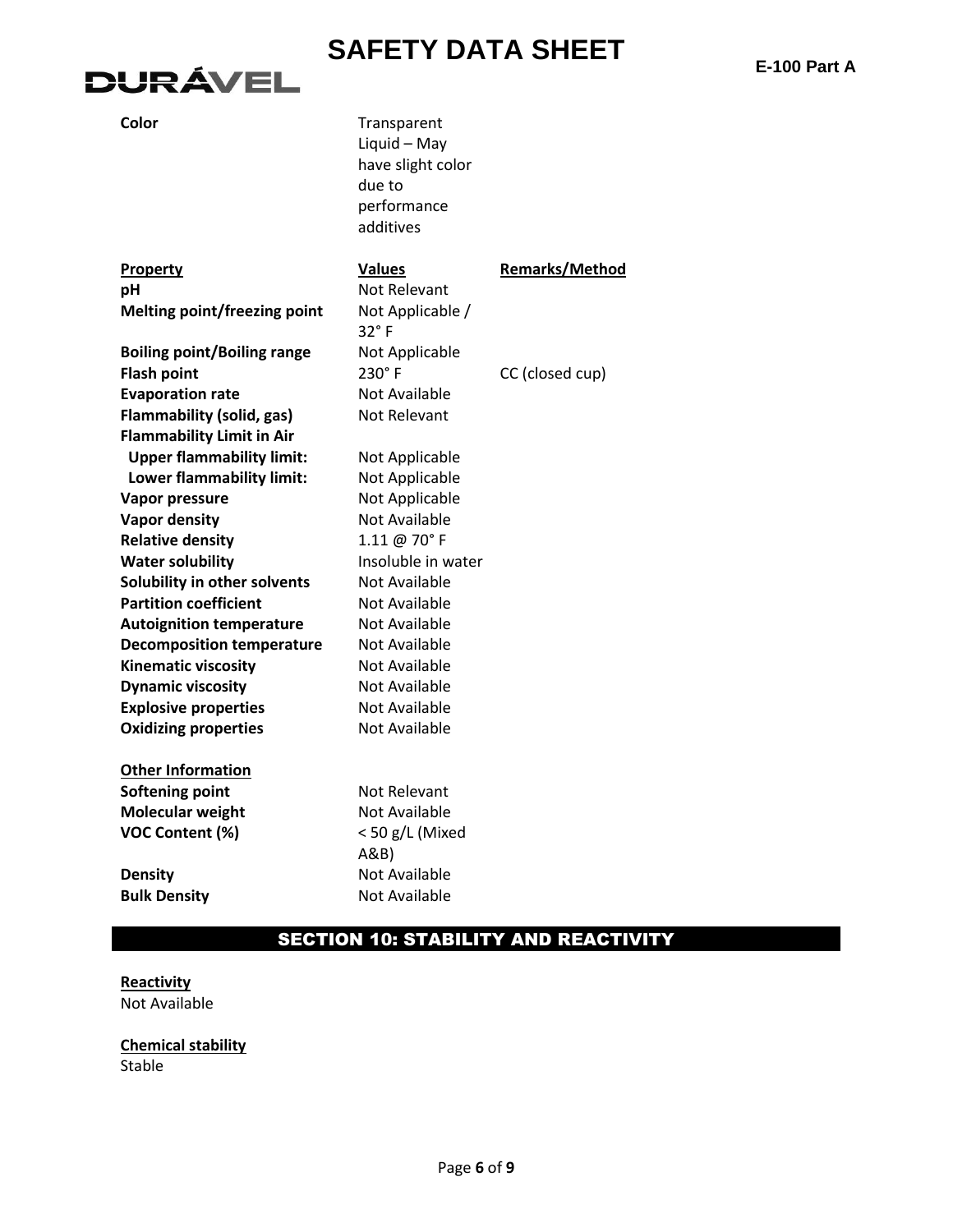

# )! IR ÁVEI

### **Possibility of Hazardous Reactions**

No data available

#### **Conditions to avoid**

Contact with incompatible materials

#### **Incompatible materials**

Oxidizing agents and amines should be avoided as these will cause exothermic polymerization. Avoid extreme heat.

### **Hazardous Decomposition Products**

Will not occur

# SECTION 11: TOXICOLOGICAL INFORMATION

**Information on toxicological effects:** Toxicity data is available for this product.

**Acute Toxicity**

| Acute Dermal | 50<br>ᄖ | 20,000<br>mg/kg | Rabbit |
|--------------|---------|-----------------|--------|
| Ora          | 50      | .000            | Rat    |
| Acute        | ᄖ       | mg/kg           |        |

**Primary irritant effect:** Contact with this product can be irritating to exposed skin and eyes.

**Sensitization:** This product is considered a skin sensitizer.

**Additional toxicological information:** None of the ingredients are found on the following lists: FEDERAL OSHA Z LIST, NTP, CAL/OSHA, IARC and therefore is not considered to be, nor suspected to be a cancer-causing agent by these agencies.

**Reproductive toxicity information:** No information concerning the effects of this product and its components on the human reproduction system.

# SECTION 12: ECOLOGICAL INFORMATION

**Toxicity**

**Aquatic toxicity:** No evidence is currently available on this product's effects on aquatic life.

**Component Data:** CAS# 25085-99-8 Fathead Minnow LC50 3 mg/l 96 h Toxicity to daphnia magna EC50 1.4 -1.7 mg/l 24 h Bacteria: IC50 >42.6 mg/l 18 h Biodegradation: 28 days 12% OECD Bioaccumulation: Not readily biodegradable

**Persistence and degradability:** No data available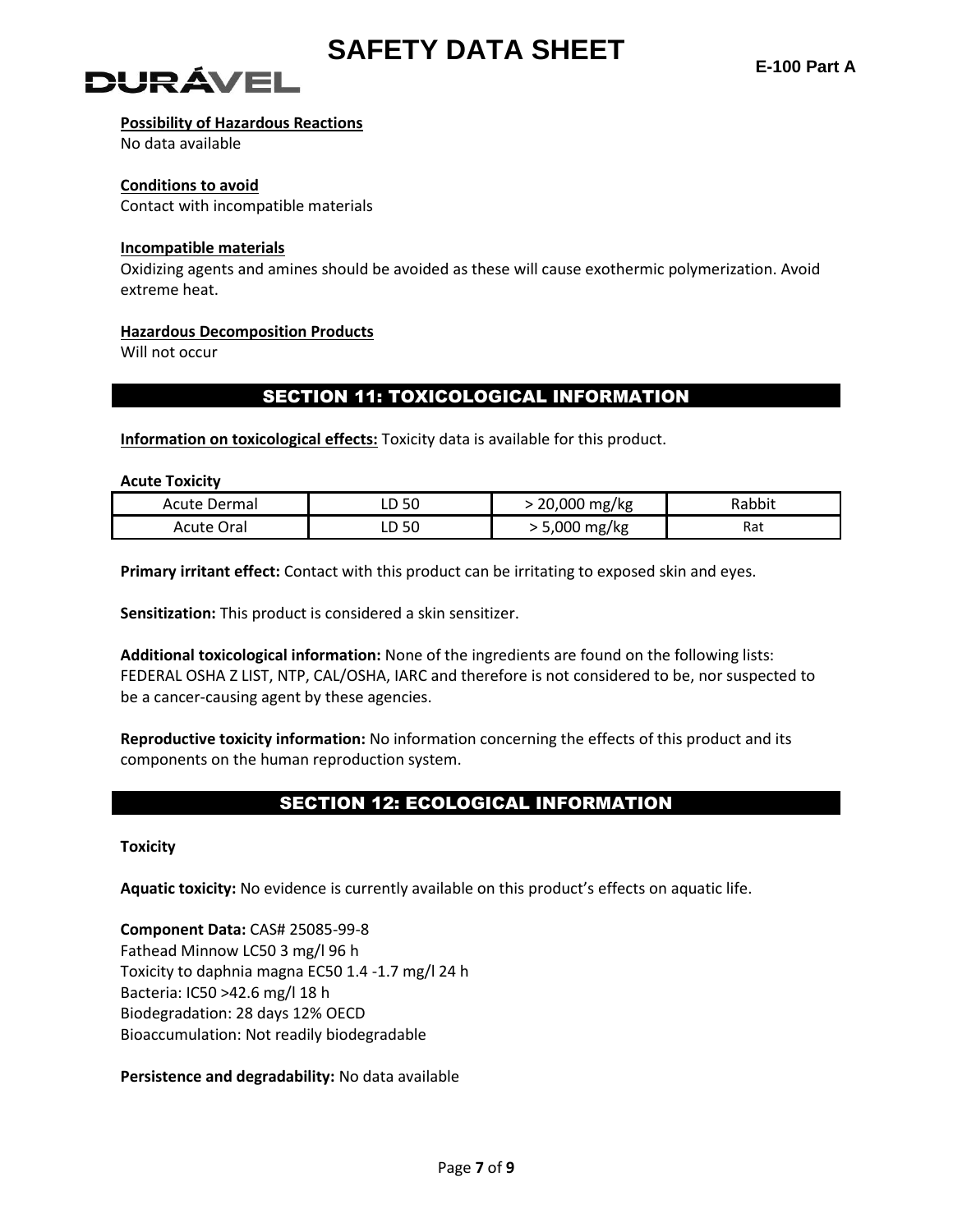

**Bio accumulative potential:** No data available

**Mobility in soil:** No evidence is currently available on this product's effects on plants or animals.

**Ecotoxical effects: Remark: Additional ecological information:** No data available **General notes:** No specific data is available for this product; however this product is expected to be readily biodegradable

# SECTION 13: DISPOSAL CONSIDERATIONS

### **Waste treatment methods**

| <b>Disposal of wastes</b>     | Disposal should be in accordance with applicable<br>regional, national and local laws and regulations. |
|-------------------------------|--------------------------------------------------------------------------------------------------------|
| <b>Contaminated packaging</b> | Dispose of in accordance with federal, state and local<br>regulations                                  |

### SECTION 14: TRANSPORTATION INFORMATION

| <b>DOT</b>  | <b>Marine pollutant</b>                                                                    | Not regulated<br>Material is expected to be harmful to aquatic organisms. May cause<br>long-term adverse effects in the aquatic environment. |
|-------------|--------------------------------------------------------------------------------------------|----------------------------------------------------------------------------------------------------------------------------------------------|
| <b>IATA</b> | UN/ID no.<br><b>Proper shipping</b><br>name<br><b>Hazard Class</b><br><b>Packing Group</b> | 3082<br>Environmentally Hazardous Substance liquid, N.O.S. (Bisphenol A<br>epoxy resin)<br>9<br>$\mathbf{III}$                               |
| <b>IMDG</b> | UN/ID no.<br><b>Proper shipping</b><br>name<br><b>Hazard Class</b><br><b>Packing Group</b> | 3082<br>Environmentally Hazardous Substance liquid, N.O.S. (Bisphenol A<br>epoxy resin)<br>9<br>Ш                                            |

# SECTION 15: REGULATORY INFORMATION

**Safety, health and environmental regulations/legislation specific for the substance or mixture. United States (USA)**

**SARA**: This product is not subject to the reporting requirements of Sections 302, 304 and 313 of Title III of the Superfund Amendments and Reauthorization Act.: None